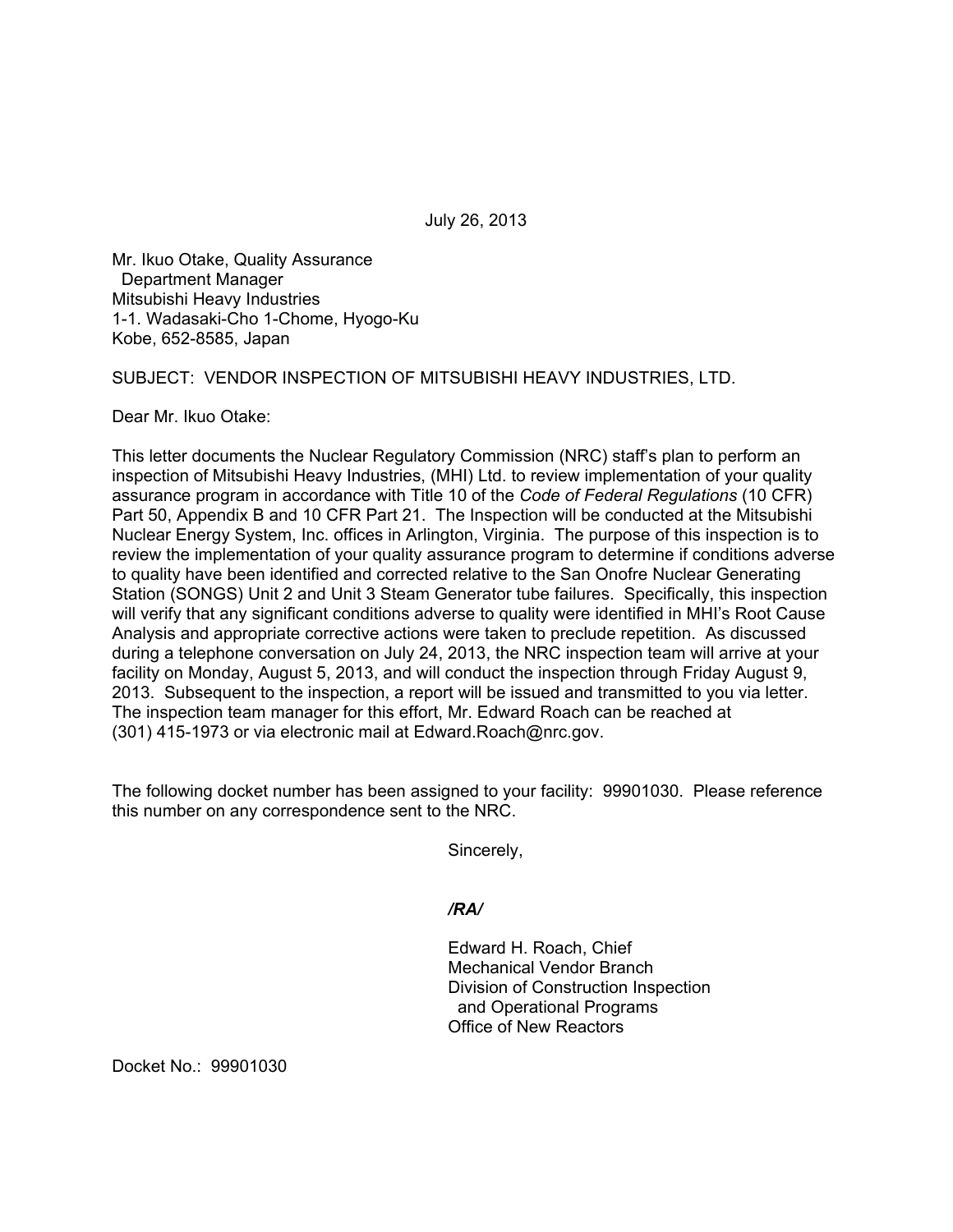Mr. Ikuo Otake, Quality Assurance Department Manager Mitsubishi Heavy Industries 1-1. Wadasaki-Cho 1-Chome, Hyogo-Ku Kobe, 652-8585, Japan

## SUBJECT: VENDOR INSPECTION OF MITSUBISHI HEAVY INDUSTRIES, LTD.

Dear Mr. Ikuo Otake:

This letter documents the Nuclear Regulatory Commission (NRC) staff's plan to perform an inspection of Mitsubishi Heavy Industries, Ltd. to review implementation of your quality assurance program in accordance with Title 10 of the *Code of Federal Regulations* (10 CFR) Part 50, Appendix B and 10 CFR Part 21. The Inspection will be conducted at the Mitsubishi Nuclear Energy System, Inc. offices in Arlington, Virginia. The purpose of this inspection is to review the implementation of your quality assurance program to determine if conditions adverse to quality have been identified and corrected relative to the San Onofre Nuclear Generating Station (SONGS) Unit 2 and Unit 3 Steam Generator tube failures. Specifically, this inspection will verify that any significant conditions adverse to quality were identified in MHI's Root Cause Analysis and appropriate corrective actions were taken to preclude repetition. As discussed during a telephone conversation on July 24, 2013, the NRC inspection team will arrive at your facility on Monday, August 5, 2013, and will conduct the inspection through Friday August 9, 2013. Subsequent to the inspection, a report will be issued and transmitted to you via letter. The inspection team manager for this effort, Mr. Edward Roach can be reached at (301) 415- 1973 or via electronic mail at Edward.Roach@nrc.gov.

Sincerely,

## */RA/*

Edward H. Roach, Chief Mechanical Vendor Branch Division of Construction Inspection and Operational Programs Office of New Reactors

Docket No.: 99901030

Distribution: See next page

| <b>ADAMS ACCESSION No.: ML13205A404</b> |               | NRO-002       |
|-----------------------------------------|---------------|---------------|
| <b>OFFICE</b>                           | NRO/DCIP/CMVB | NRO/DCIP/CMVB |
| <b>NAME</b>                             | RMcIntyre     | ERoach        |
| <b>DATE</b>                             | 07/26/2013    | 07/26/2013    |

**OFFICIAL RECORD COPY**